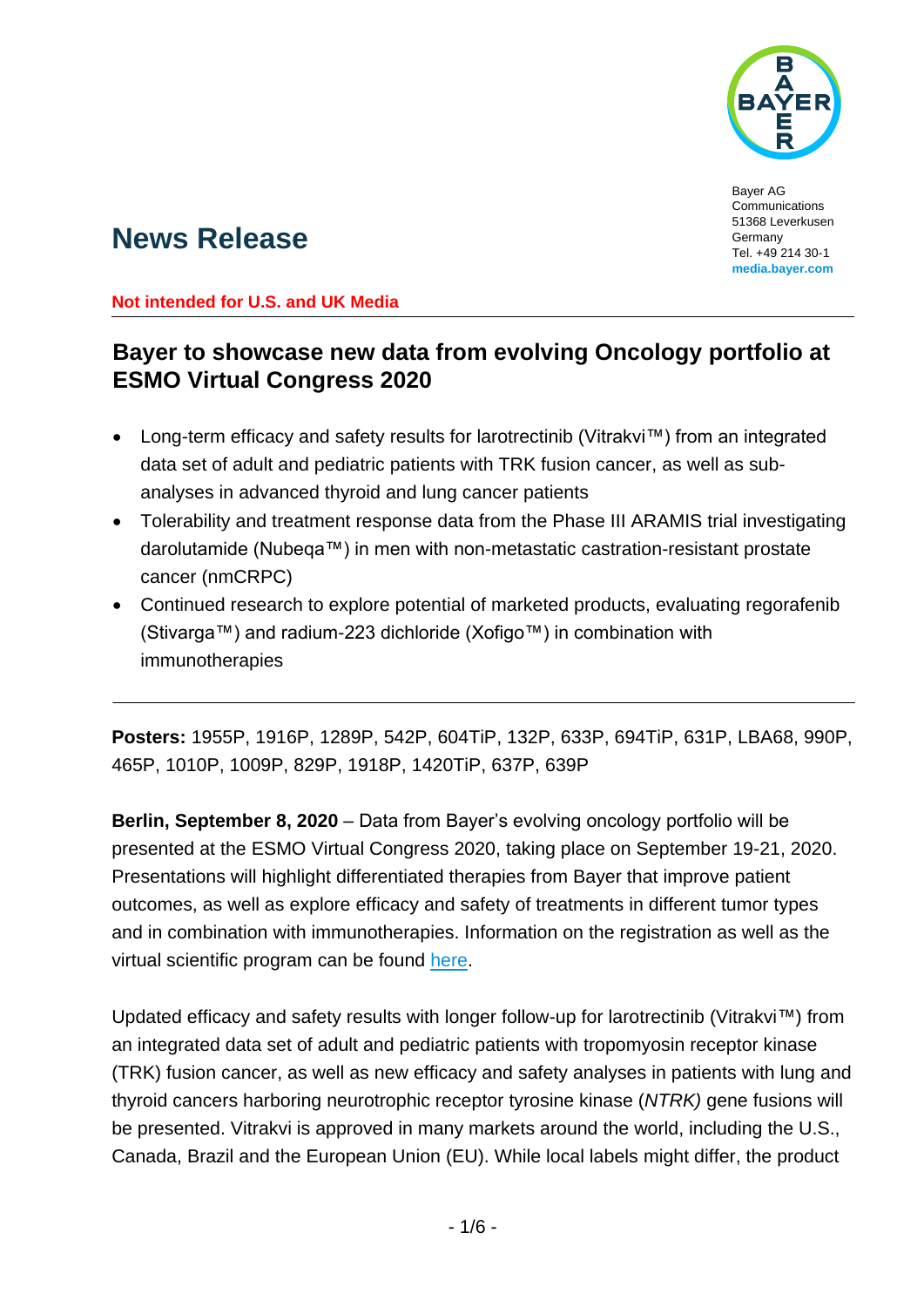indication spans across patients of all ages with any solid tumors that harbor an *NTRK* gene fusion. Additional filings in other regions are underway or planned.

New findings from the Phase III ARAMIS trial highlighting the continued efficacy and safety profile of darolutamide (Nubega™) in patients with non-metastatic castrationresistant prostate cancer (nmCRPC) will be presented. Furthermore, information on a Phase III trial in progress evaluating the addition of darolutamide to androgen deprivation therapy and definitive or salvage radiation in men with localized high-risk prostate cancer will also be shared at this congress. Nubeqa is an oral androgen receptor inhibitor (ARi) developed jointly by Bayer and Orion Corporation, a globally operating Finnish pharmaceutical company. The product is currently approved for the treatment of men with nmCRPC in several markets around the world including the EU, the U.S., Brazil, Canada, and Japan.

Additional research on Bayer's established products in combination with immunooncology (IO) approaches, including regorafenib and radium-223 dichloride, for first line treatment of advanced hepatocellular carcinoma (HCC) and non-small cell lung cancer (NSCLC) respectively, will also be presented at the meeting.

Notable presentations at the ESMO Virtual Congress 2020 are listed below. Abstracts accepted as posters (P) or Trial in Progress (TiP) will be available online September 14, 2020 at 00:05 CEST and full presentations will be available online from September 17-21, 2020. More information on the registration can be found [here.](https://www.esmo.org/meetings/esmo-virtual-congress-2020/registration)

## **Larotrectinib**

- *Survival benefits of larotrectinib in an integrated dataset of patients with TRK fusion cancer*
	- o Session: Translational Research (Agnostic)
	- o Poster: 1955P
- *Larotrectinib treatment of advanced TRK fusion thyroid cancer*
	- o Session: Thyroid Cancer
	- o Poster: 1916P
- *Efficacy and safety of larotrectinib in patients with tropomyosin receptor kinase (TRK) fusion lung cancer*
	- o Session: NSCLC, Metastatic
	- o Poster: 1289P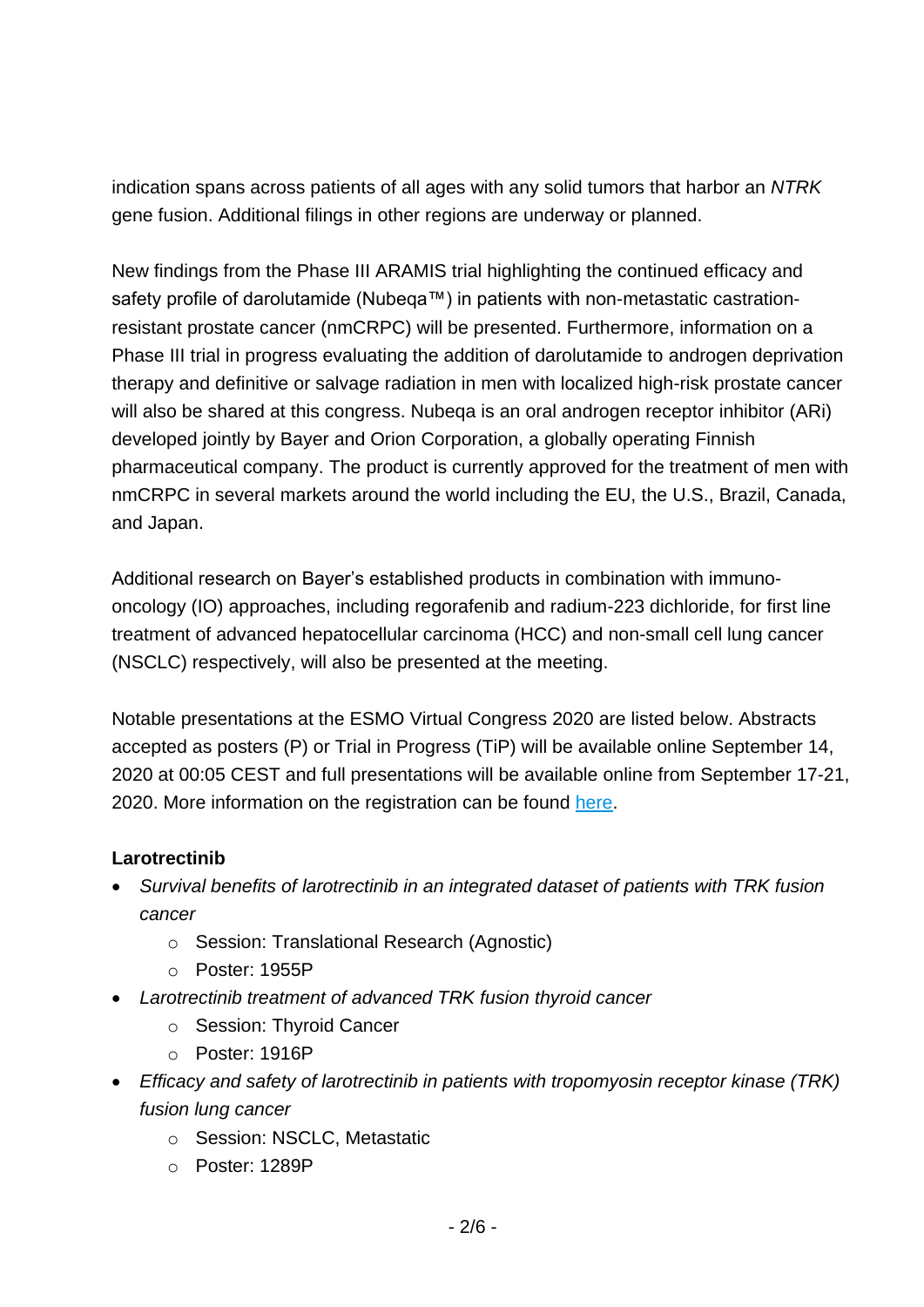- *Growth modulation index (GMI) of larotrectinib versus prior systemic treatments for TRK fusion cancer patients*
	- o Session: Developmental Therapeutics
	- o Poster: 542P
- *ON-TRK: a non-interventional study of larotrectinib in patients with TRK fusion cancer* 
	- *– Trial in Progress*
		- o Session: Developmental Therapeutics
		- o Poster: 604TiP
- *TRKing PTC patients: NTRK gene fusion frequency and clinical characteristics of a Finnish papillary thyroid cancer cohort*
	- o Session: Biomarkers (Agnostic)
	- o Poster: 132P

## **Darolutamide**

- *Tolerability and treatment response to darolutamide (DARO) in patients with nonmetastatic castration-resistant prostate cancer (nmCRPC) in the phase 3 ARAMIS trial*
	- o Session: Genitourinary Tumours, Prostate
	- o Poster: 633P
- *DASL-HiCaP: Darolutamide Augments Standard Therapy for Localised Very High-Risk Cancer of the Prostate (ANZUP1801). A randomised phase 3 double-blind, placebocontrolled trial of adding darolutamide to androgen deprivation therapy and definitive or salvage radiation – Trial in Progress*
	- o Session: Genitourinary Tumours, Prostate
	- o Poster: 694TiP
- *Darolutamide (D), enzalutamide (E) and apalutamide (A), the risk of adverse events (Aes) in patients with non-metastatic castration-resistant prostate cancer (nmCRPC): Number Needed to Harm (NNH)*
	- o Session: Genitourinary Tumours, Prostate
	- o Poster: 631P

## **Regorafenib**

 *Results of the randomized, placebo (PL)-controlled phase II study evaluating the efficacy and safety of regorafenib (REG) in patients (pts) with metastatic relapsed Ewing sarcoma (ES), on behalf of the French Sarcoma Group (FSG) and Unicancer – Investigator-Initiated Research (IIR)*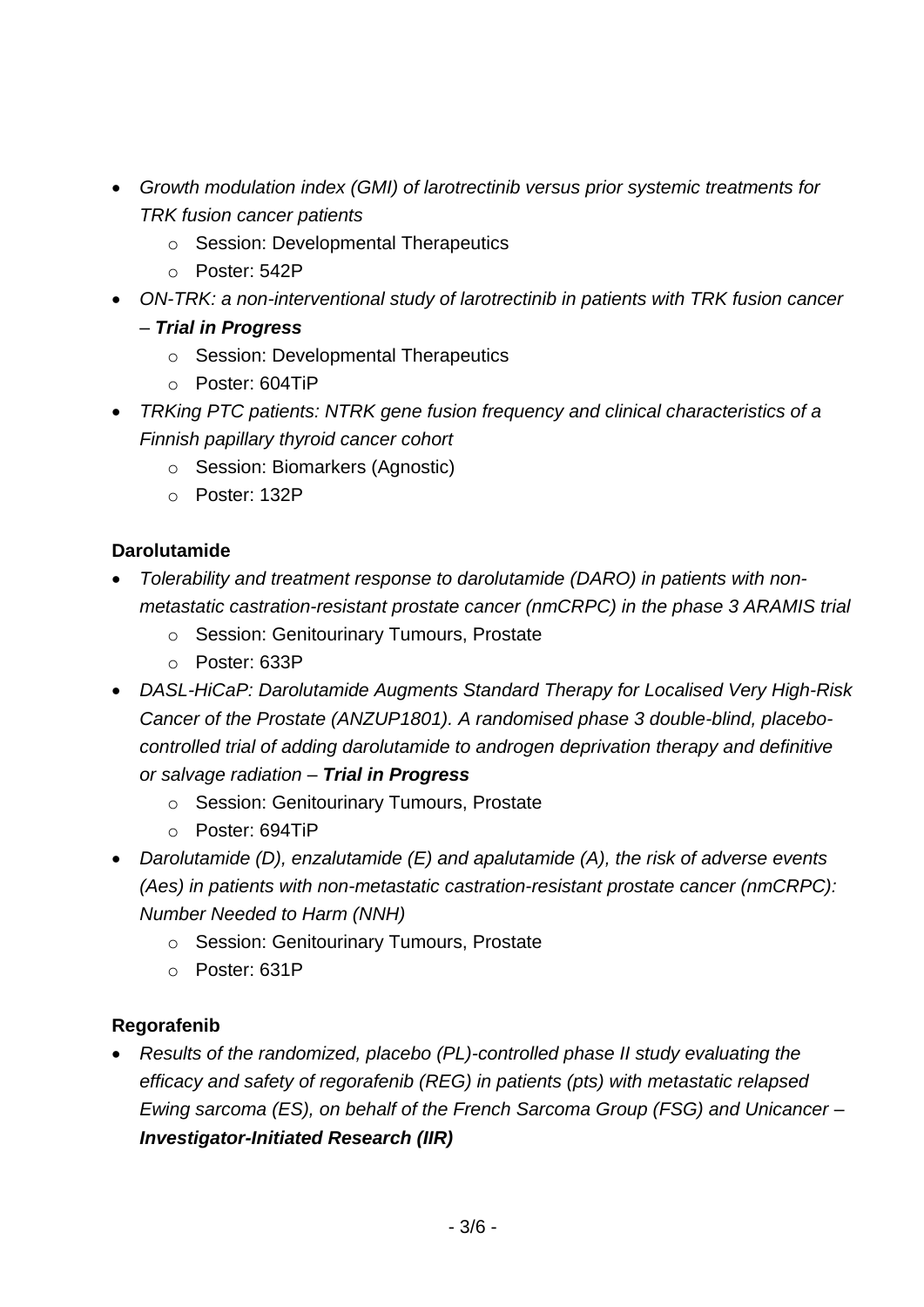- o Session: Proffered Paper Sarcoma Session, September 20, 17:04 17:16 CEST, Channel 1
- o Late-Breaking Abstract: LBA68
- *Updated results of a phase 1b study of regorafenib (REG) plus pembrolizumab (PEMBRO) for first-line treatment of advanced hepatocellular carcinoma (HCC)* 
	- o Session: Hepatocellular Carcinoma
	- o Poster: 990P
- *Single nucleotide polymorphism (SNP) analysis identifies potential prognostic and predictive biomarker in patients (pts) with metastatic colorectal cancer (mCRC) treated with regorafenib in the phase III CORRECT trial*
	- o Session: Colorectal Cancer
	- o Poster: 465P
- *Real-world dosing of regorafenib (REG) in patients (pts) with unresectable hepatocellular carcinoma (uHCC): Interim analysis (IA) of the observational REFINE study*
	- o Session: Hepatocellular Carcinoma
	- o Poster: 1010P
- *Regorafenib in patients (pts) with unresectable hepatocellular carcinoma (uHCC) in real-world practice in Asia: Interim results from the observational REFINE study*
	- o Session: Hepatocellular Carcinoma
	- o Poster: 1009P
- *Regorafenib (R) or Tamoxifen (T) for platinum-sensitive recurrent ovarian cancer (PSROC) with rising CA125 and no evidence of clinical or radiological disease progression: a GINECO randomized phase II trial*
	- o Session: Gynaecological Cancers
	- o Poster: 829P

## **Sorafenib**

- *Final analysis of RIFTOS MKI, a global, non-interventional study assessing the use of multikinase inhibitors (MKIs) for the treatment of patients with asymptomatic radioactive iodine-refractory differentiated thyroid cancer (RAI-R DTC)*
	- o Session: Thyroid Cancer
	- o Poster: 1918P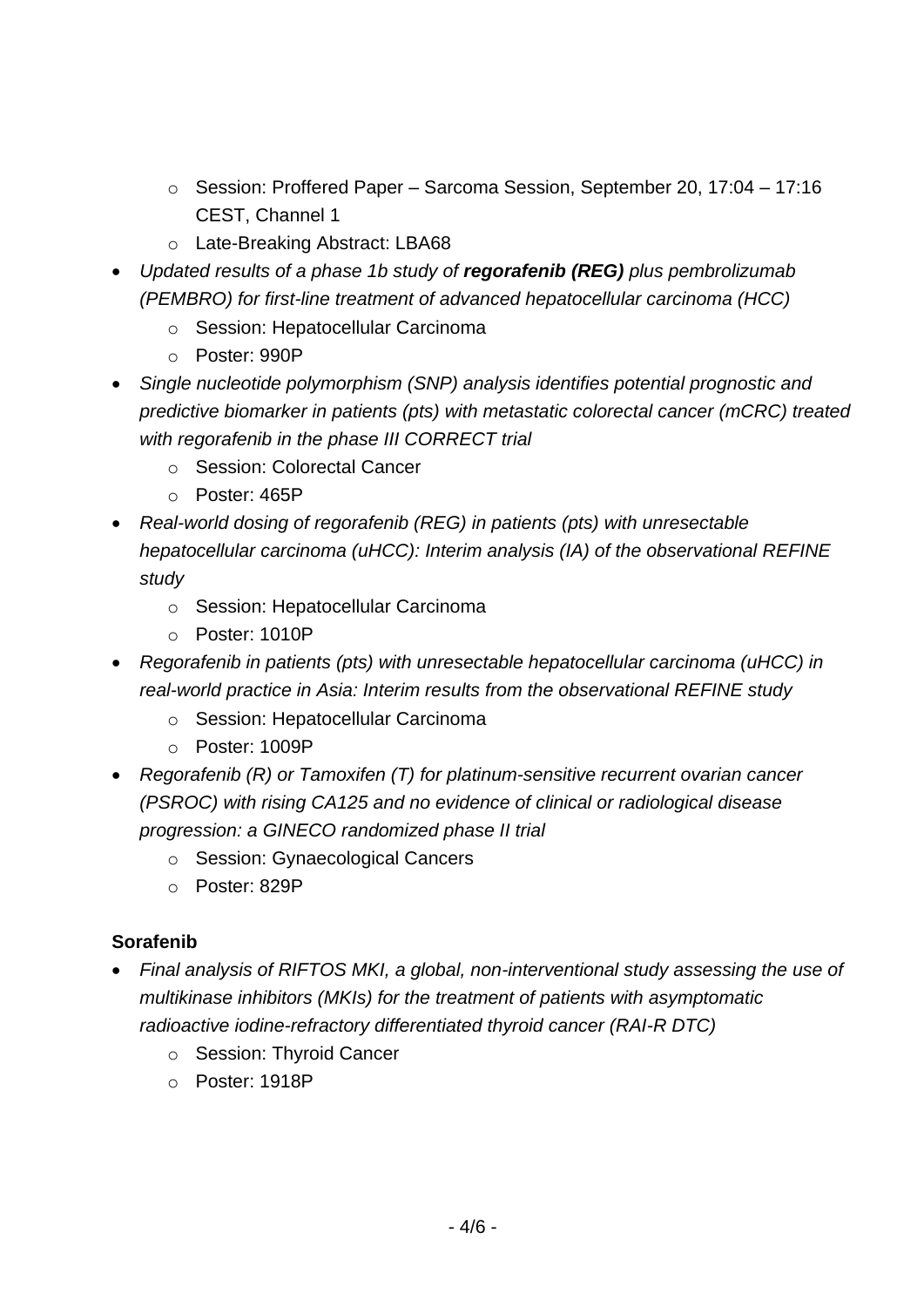### **Radium-223 dichloride (Ra-223)**

- *A phase 1/2 trial of radium-223 (Ra-223) in combination with pembrolizumab in patients (pts) with stage IV non-small cell lung cancer (NSCLC) – Trial in Progress*
	- o Session: NSCLC, Metastatic
	- o Poster: 1420TiP
- The prognostic value of the baseline neutrophil-to-lymphocyte ratio *(NLR)* in patients *with metastatic castration-resistant prostate cancer (mCRPC) receiving radium-223 (Ra-223): a post-hoc analysis of the ALSYMPCA Phase-III trial – Investigator-Initiated Research (IIR)*
	- o Session: Genitourinary Tumours, Prostate
	- o Poster: 637P
- *223Ra in asymptomatic patients (pts) with metastatic castration-resistant prostate cancer (mCRPC) who progressed to 1st line abiraterone acetate or enzalutamide – Investigator-Initiated Research (IIR)*
	- o Session: Genitourinary Tumours, Prostate
	- o Poster: 639P

#### **About Oncology at Bayer**

Bayer is committed to delivering science for a better life by advancing a portfolio of innovative treatments. The company has the passion and determination to develop innovative medicines that help improve and extend the lives of people living with cancer*.* The oncology franchise at Bayer includes six marketed products across various indications and several compounds in different stages of clinical development. Bayer focuses its research activities on first-in-class innovations across the following scientific platforms: Oncogenic Signaling, Targeted Alpha Therapies, and Immuno-Oncology. Across the areas of focus, we have several prostate cancer treatments on the market or in development, with the goal of extending survival while limiting side effects of treatment throughout the different stages of the disease. Another key focus at Bayer is on innovative precision oncology treatments, with an approved TRK inhibitor exclusively designed to treat tumors that have an *NTRK* gene fusion, the oncogenic driver of tumor growth and spread, and another TRK inhibitor advancing through the pipeline. The company's approach to research prioritizes targets and pathways with the potential to impact the way that cancer is treated.